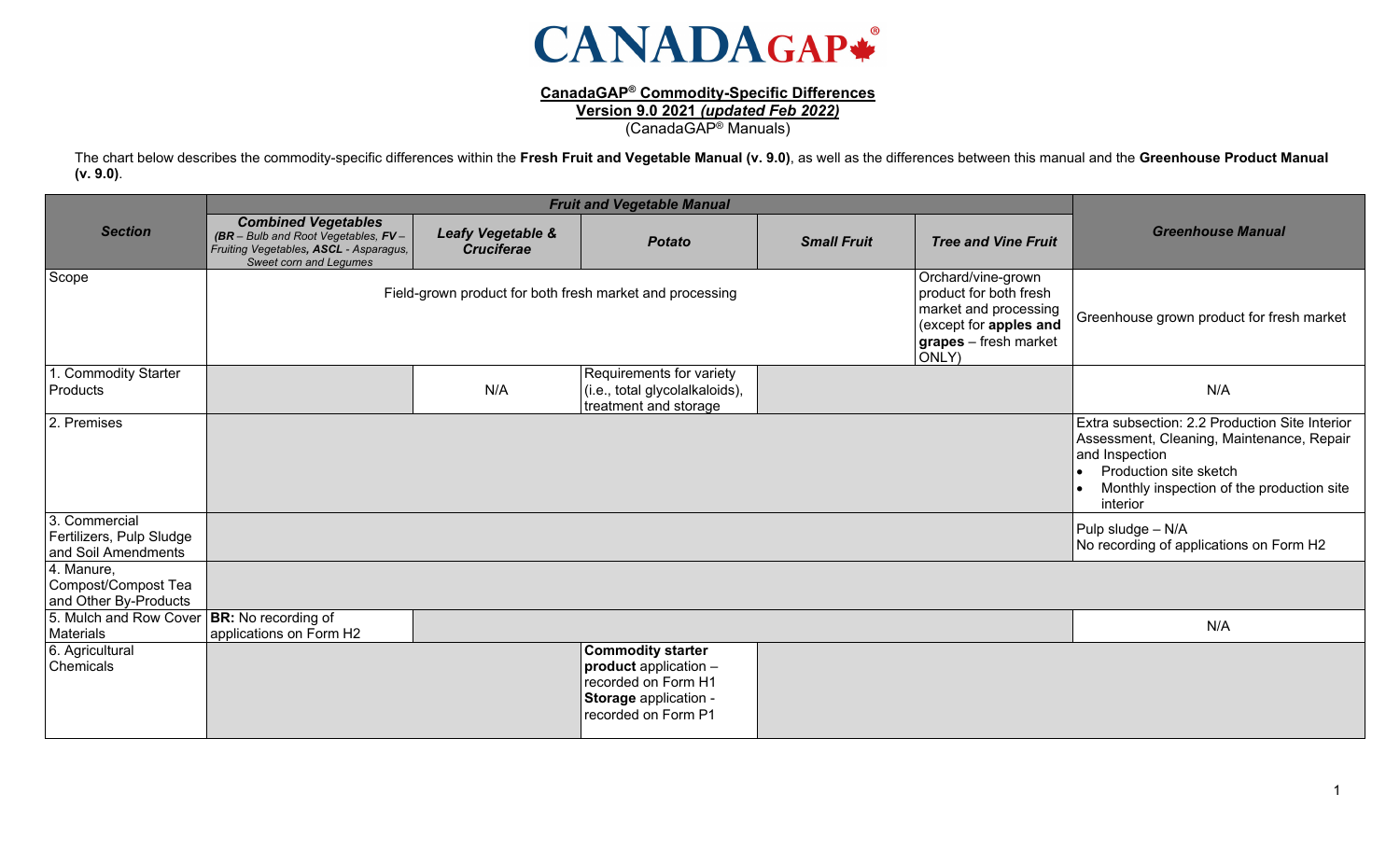| <b>Section</b>                                                   | <b>Combined Vegetables</b><br>$(BR - Bulb$ and Root Vegetables, $FV -$<br>Fruiting Vegetables, ASCL - Asparagus,<br>Sweet corn and Legumes | Leafy Vegetable &<br><b>Cruciferae</b> | <b>Potato</b>                                                                     | <b>Small Fruit</b>           | <b>Tree and Vine Fruit</b>                     | <b>Greenhouse Manual</b>                                                                                                                                                                                                                                                                                |
|------------------------------------------------------------------|--------------------------------------------------------------------------------------------------------------------------------------------|----------------------------------------|-----------------------------------------------------------------------------------|------------------------------|------------------------------------------------|---------------------------------------------------------------------------------------------------------------------------------------------------------------------------------------------------------------------------------------------------------------------------------------------------------|
| 7. Agricultural Water                                            |                                                                                                                                            |                                        |                                                                                   |                              |                                                | 2 Tests per year to show potable source of<br>water used for:<br>- overhead spraying of agricultural chemicals<br>and misting<br>agricultural water (e.g., irrigation, fertigation,<br>chemigation) for leafy greens/herbs<br>-filling/replenishing ponds used to grow<br>floating/living lettuce/herbs |
| 8. Equipment                                                     |                                                                                                                                            |                                        |                                                                                   |                              |                                                |                                                                                                                                                                                                                                                                                                         |
| <b>Production Site</b>                                           | BR:<br><b>Equipment</b> - Annual (before use) cleaning of<br>equipment<br>-Annual recording of cleaning                                    |                                        | -Annual (before use)<br>cleaning of equipment<br>-Annual recording of<br>cleaning |                              | - Annual cleaning for<br>ladders               | Option to write an SOP to control the hazard<br>from retractable knives                                                                                                                                                                                                                                 |
|                                                                  | <b>Building Equipment</b> Before each use - general inspection of equipment                                                                |                                        |                                                                                   |                              |                                                | -Before initial use - general inspection of<br>equipment<br>-Option to write an SOP to control the hazard<br>from retractable knives                                                                                                                                                                    |
| <b>Calibration</b>                                               | Calibration of thermometers<br>used to monitor product and<br>water temperature                                                            |                                        |                                                                                   |                              |                                                | Calibration of thermometers<br>used to monitor product and water temperature                                                                                                                                                                                                                            |
| 9. Cleaning and<br><b>Maintenance Materials</b>                  |                                                                                                                                            |                                        |                                                                                   |                              |                                                |                                                                                                                                                                                                                                                                                                         |
| 10. Waste Management                                             |                                                                                                                                            |                                        |                                                                                   |                              |                                                |                                                                                                                                                                                                                                                                                                         |
| 11. Personal Hygiene<br>Facilities $-$ in the<br>production site | 1 toilet per 35 employees                                                                                                                  |                                        | 1 toilet per 75 employees                                                         | 1 toilet per 50<br>employees | 1 toilet per 35<br>employees                   | - 1 toilet per 35 employees                                                                                                                                                                                                                                                                             |
| 12. Employee Training                                            |                                                                                                                                            |                                        |                                                                                   |                              |                                                | Employees must be trained to look for and<br>report broken glass in the production site                                                                                                                                                                                                                 |
| 13. Visitor Policy                                               |                                                                                                                                            |                                        |                                                                                   | has fallen on the ground     | U-pick customers must not pick up product that | U-pick - N/A (Section 13.2)                                                                                                                                                                                                                                                                             |
| 14. Pest Program For<br>Buildings                                |                                                                                                                                            |                                        |                                                                                   |                              |                                                | Program for BOTH production sites and<br>buildings                                                                                                                                                                                                                                                      |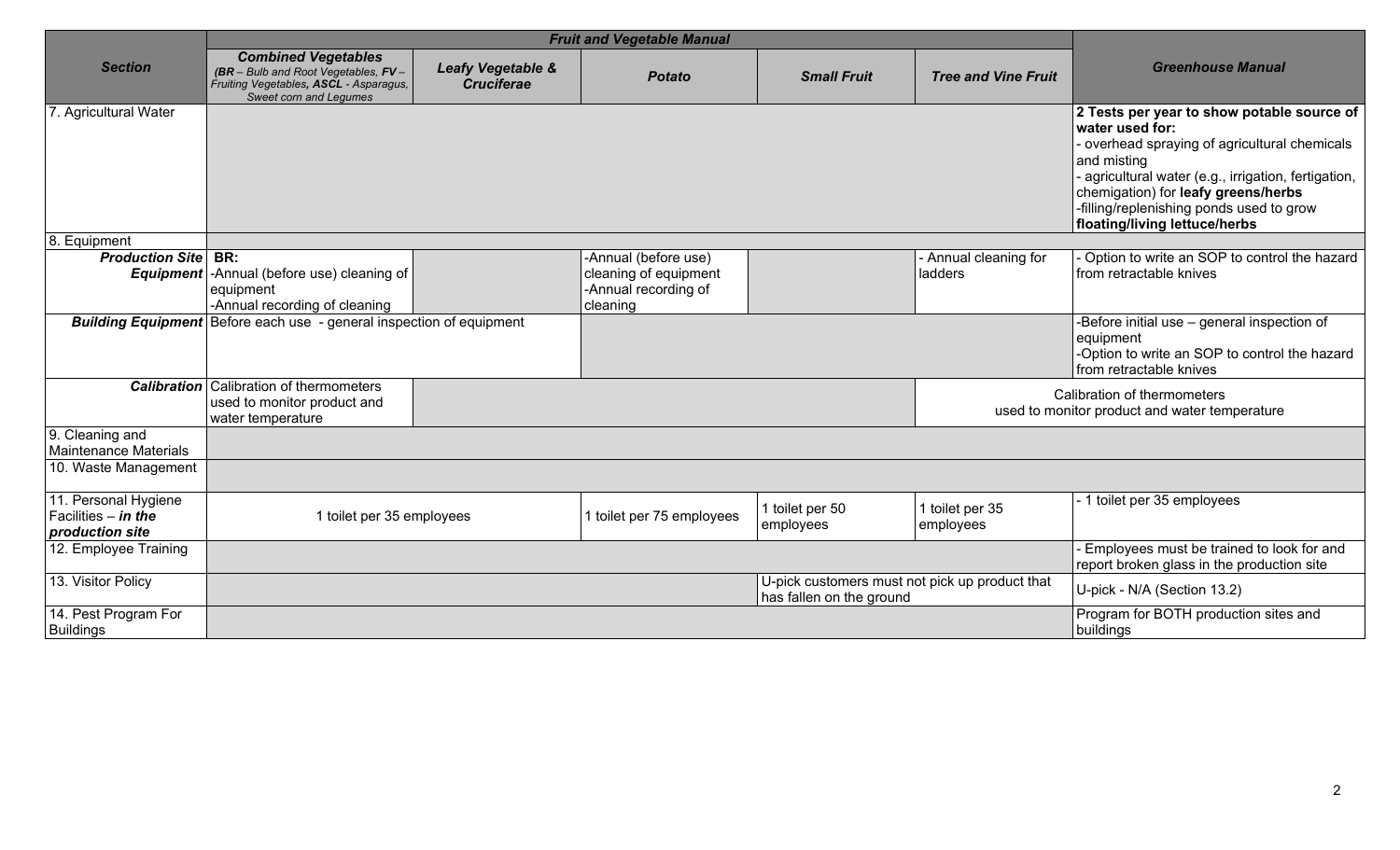| <b>Section</b>                          | <b>Combined Vegetables</b><br>$(BR - Bulb$ and Root Vegetables, $FV -$<br>Fruiting Vegetables, ASCL - Asparagus,<br>Sweet corn and Legumes                                                                                                                                                                                                                                                                                                                                                                                                                          | Leafy Vegetable &<br><b>Cruciferae</b>                                                                                                                                                                                                                           | <b>Potato</b>                                                                                                                                                           | <b>Small Fruit</b>                                                                                                                                                                                                                                                                                                                                                                                                                                                                                                                                                                                | <b>Tree and Vine Fruit</b>                                                                                                                                               | <b>Greenhouse Manual</b>                                                                                                                                                                                                                                                                                                                     |
|-----------------------------------------|---------------------------------------------------------------------------------------------------------------------------------------------------------------------------------------------------------------------------------------------------------------------------------------------------------------------------------------------------------------------------------------------------------------------------------------------------------------------------------------------------------------------------------------------------------------------|------------------------------------------------------------------------------------------------------------------------------------------------------------------------------------------------------------------------------------------------------------------|-------------------------------------------------------------------------------------------------------------------------------------------------------------------------|---------------------------------------------------------------------------------------------------------------------------------------------------------------------------------------------------------------------------------------------------------------------------------------------------------------------------------------------------------------------------------------------------------------------------------------------------------------------------------------------------------------------------------------------------------------------------------------------------|--------------------------------------------------------------------------------------------------------------------------------------------------------------------------|----------------------------------------------------------------------------------------------------------------------------------------------------------------------------------------------------------------------------------------------------------------------------------------------------------------------------------------------|
| 15. Water (for Fluming<br>and Cleaning) | FV:<br>Water for hydro-cooling,<br>cooling, fluming and/or washing   potable at all times and<br>tomatoes must be kept potable<br>or the temperature must be<br>controlled (using Form N2)<br>- Water for fluming/washing/<br>cooling melons must always be<br>potable (if not, melons are kept<br>dry).<br>Measures are taken to ensure<br>cantaloupe/musk melons are<br>not fully submerged in water.<br><b>Cucumbers and peppers sent</b><br>for pickling: Potable water is<br>not required for final rinsing or<br>for cleaning of production site<br>equipment | Water for<br>fluming/washing must be<br>changed daily, except for<br>broccoli, cauliflower,<br>cabbage and Brussels<br>sprouts<br>Final potable water<br>rinse is always required<br>except for broccoli,<br>cauliflower, cabbage and<br><b>Brussels sprouts</b> | Potable water is not<br>required for<br>humidity/misting of fresh<br>market potatoes.<br>For processing potatoes:<br>potable water is only<br>required for handwashing. | Water may not be<br>used on small fruit<br>except for cranberries<br>and haskaps (unless it<br>is used for cleaning<br>[equipment, buildings,<br>containers, etc.] and/or<br>hand washing in<br>personal hygiene<br>facilities).<br>For cranberries only:<br>Fresh market<br>cranberries:<br>If cranberries are wet<br>harvested, a final<br>potable water rinse is<br>provided<br>Cranberries for<br>processing:<br>- if cranberries are wet<br>harvested, a final rinse<br>is provided UNLESS<br>proof is shown (i.e.,<br>letter of assurance) that<br>the final rinse occurs at<br>processing. | Water for hydro-cooling,<br>cooling, fluming and/or<br>washing<br>apples/tomatoes must<br>be kept potable or the<br>temperature must be<br>controlled (using Form<br>N2) | Water for hydro-cooling, cooling, fluming<br>and/or washing <b>tomatoes</b> must be kept<br>potable or the temperature must be controlled<br>(using Form N2)<br>Water may not be used on strawberries<br>(unless it is used for cleaning [equipment,<br>buildings, containers, etc.] and/or hand<br>washing in personal hygiene facilities). |
|                                         | Water for Humidity/Misting must be potable                                                                                                                                                                                                                                                                                                                                                                                                                                                                                                                          |                                                                                                                                                                                                                                                                  |                                                                                                                                                                         |                                                                                                                                                                                                                                                                                                                                                                                                                                                                                                                                                                                                   | Water for Humidity/Misting must be potable                                                                                                                               |                                                                                                                                                                                                                                                                                                                                              |
| 16. Ice                                 | Entire section not applicable to wholesaling operations                                                                                                                                                                                                                                                                                                                                                                                                                                                                                                             |                                                                                                                                                                                                                                                                  |                                                                                                                                                                         |                                                                                                                                                                                                                                                                                                                                                                                                                                                                                                                                                                                                   |                                                                                                                                                                          |                                                                                                                                                                                                                                                                                                                                              |
|                                         | <b>ASCL and BR: Requirements</b><br>for ice                                                                                                                                                                                                                                                                                                                                                                                                                                                                                                                         | Requirements for ice                                                                                                                                                                                                                                             |                                                                                                                                                                         |                                                                                                                                                                                                                                                                                                                                                                                                                                                                                                                                                                                                   | Requirements for ice                                                                                                                                                     |                                                                                                                                                                                                                                                                                                                                              |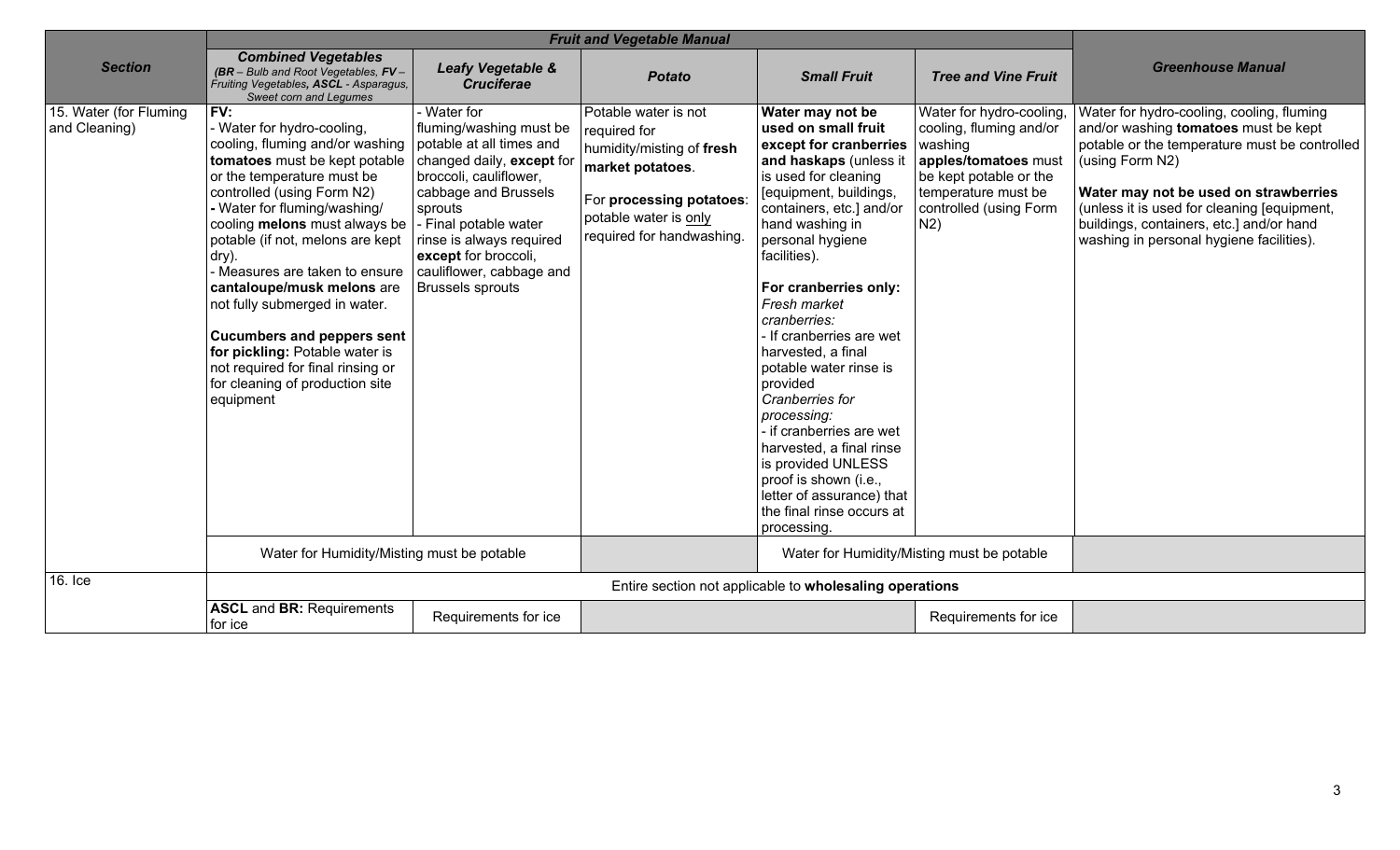| 17. Packaging Materials                                               | Entire section not applicable to wholesaling operations                                                                                                                                                                                                                                                                                                                                                                                                                                         |                                                                                                                                                                      |                                                                                          |                                                                                   |                                                                                                                      |  |
|-----------------------------------------------------------------------|-------------------------------------------------------------------------------------------------------------------------------------------------------------------------------------------------------------------------------------------------------------------------------------------------------------------------------------------------------------------------------------------------------------------------------------------------------------------------------------------------|----------------------------------------------------------------------------------------------------------------------------------------------------------------------|------------------------------------------------------------------------------------------|-----------------------------------------------------------------------------------|----------------------------------------------------------------------------------------------------------------------|--|
|                                                                       | <b>ASCL and FV:</b><br>- Market ready primary<br>packaging materials used for<br>smooth-skinned melons,<br>winter squash, sweet corn<br>(unless using mesh bags) and<br>pumpkins do not need to be<br>new and/or if they are reused<br>they don't need a new liner<br>For repacking of mushrooms – appropriate packaging materials are used, and visual inspection completed and recorded on Form Q.<br>For repacking of fiddleheads - materials must be labelled with consumption instructions |                                                                                                                                                                      |                                                                                          |                                                                                   |                                                                                                                      |  |
| 18. Growing and<br>Harvesting                                         | Before harvesting, the production site must be checked for<br>toxic weeds/trap crops                                                                                                                                                                                                                                                                                                                                                                                                            | - Maintain soil cover<br>- No visual inspection of<br>product during harvest<br>- No requirement to ensure<br>packaging material is not a<br>source of contamination | Product that has fallen<br>on the ground is not<br>harvested (except for<br>cranberries) | - Stenciling<br>requirements<br>- Product touching the<br>ground is not harvested | Check for broken glass before harvesting<br>Ensure that product is protected from<br>contamination during harvesting |  |
| 19. Sorting, Grading,<br>Packing, Repacking,<br>Storing and Brokerage | Discard or return product to beginning of cleaning process if contamination occurs                                                                                                                                                                                                                                                                                                                                                                                                              |                                                                                                                                                                      |                                                                                          | Discard product if contamination occurs                                           | Discard or return product to beginning of<br>cleaning process if contamination occurs                                |  |
| 19. Sorting, Grading,<br>Packing, Repacking,<br>Storing and Brokerage | <b>Cucumbers and peppers sent</b><br>for pickling and repacking,<br>wholesaling and brokerage of<br>fiddleheads: product sourced<br>from operations with credible<br>food safety programs.                                                                                                                                                                                                                                                                                                      |                                                                                                                                                                      |                                                                                          |                                                                                   |                                                                                                                      |  |
| 19. Sorting, Grading,<br>Packing, Repacking,<br>Storing and Brokerage | <b>BR</b> and <b>FV:</b><br>Wax - Section 19.4                                                                                                                                                                                                                                                                                                                                                                                                                                                  | Sort and grade green<br>product<br>Bags of packed product<br>to be stacked with windows<br>facing down                                                               |                                                                                          | Wax - Section 19.4                                                                |                                                                                                                      |  |
| 20. Storage of Product                                                | Store treated seed separate                                                                                                                                                                                                                                                                                                                                                                                                                                                                     | <b>Temperature Conditioning</b><br>$- N/A$<br>Store potatoes in the dark                                                                                             |                                                                                          |                                                                                   |                                                                                                                      |  |
| 21. Transportation                                                    |                                                                                                                                                                                                                                                                                                                                                                                                                                                                                                 |                                                                                                                                                                      |                                                                                          |                                                                                   |                                                                                                                      |  |
| 22. Identification and<br>Traceability                                |                                                                                                                                                                                                                                                                                                                                                                                                                                                                                                 |                                                                                                                                                                      |                                                                                          |                                                                                   |                                                                                                                      |  |
| 23. Deviations and<br><b>Crisis Management</b><br>24. HACCP Plan and  |                                                                                                                                                                                                                                                                                                                                                                                                                                                                                                 |                                                                                                                                                                      |                                                                                          | Sulphites can be used<br>on table grapes only.                                    |                                                                                                                      |  |
| Food Safety Program<br>Maintenance & Review                           |                                                                                                                                                                                                                                                                                                                                                                                                                                                                                                 |                                                                                                                                                                      |                                                                                          |                                                                                   |                                                                                                                      |  |